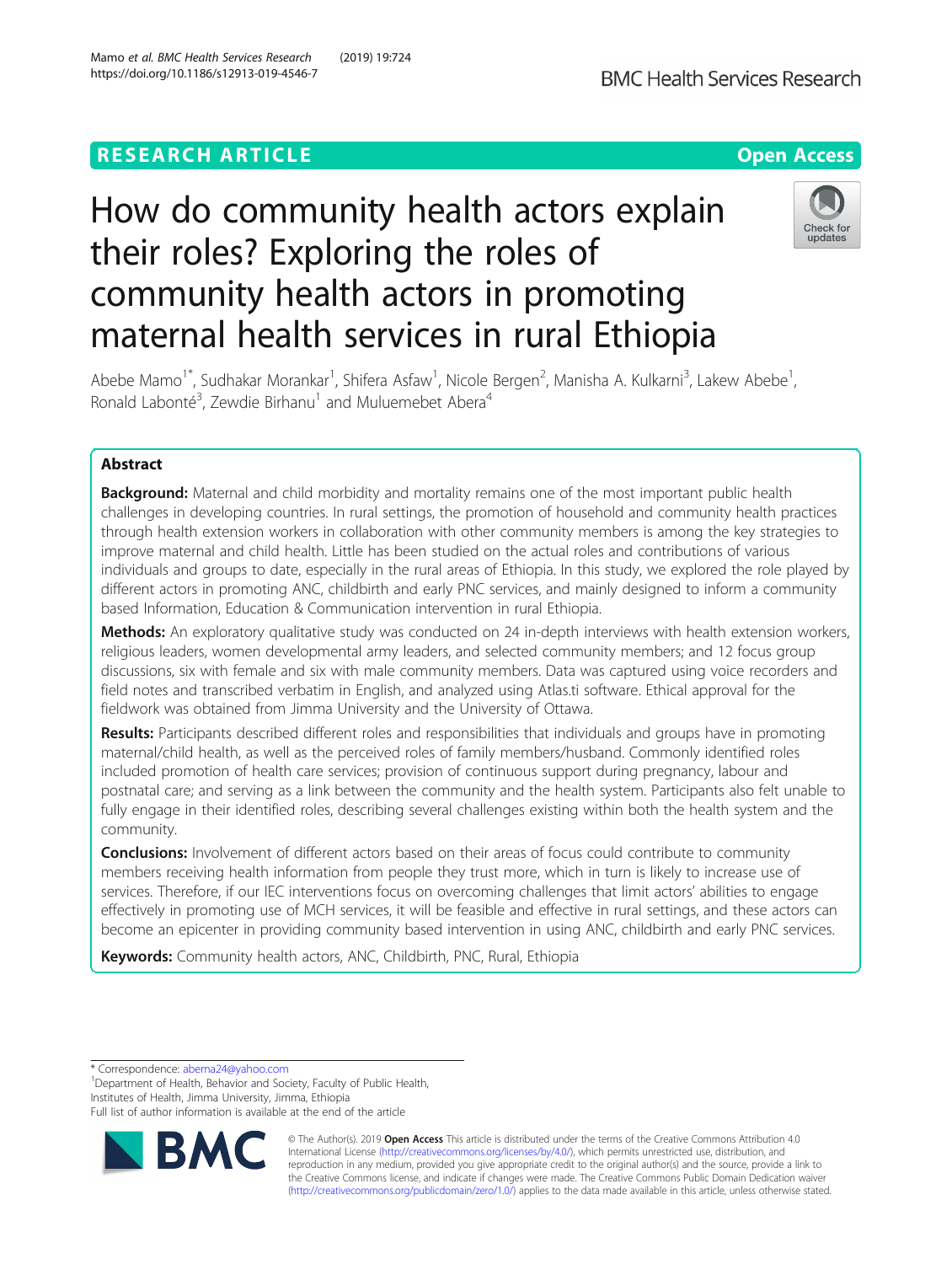## Background

Ethiopia is a low-income country with a total population of more than 90 million [[1\]](#page-11-0). Its health status by most indicators ranks amongst the worst globally, even when compared to those for most Sub-Saharan Africa countries [[2\]](#page-11-0). In the last two decades, the government of Ethiopia has strengthened the health system by applying pro-poor policies and strategies including the Health Extension Program (HEP) (2004), Child Survival Strategy (2015), Adolescent and Youth Reproductive Health Strategy (2005), and Ethiopia Hospital Reform Initiative (2010) [[3\]](#page-11-0). These initiatives resulted in significant gains in the health status of citizens, with Ethiopia performing well in meeting most of the Millennium Development Goal (MDG) targets [\[2\]](#page-11-0), including a steady decline in the maternal and infant mortality rates following introduction of the HEP [\[4](#page-11-0)] (Fig. [1\)](#page-2-0).

The HEP depends primarily on Health Extension Workers (HEWs), a female cadre of salaried community health workers (CHWs) trained on 18 modules that comprise the HEP and its four components: disease prevention and control, family health, hygiene and environmental sanitation, and health education and communication [[3](#page-11-0)]. The HEWs have been successful in reaching rural communities and improving MCH services [[4\]](#page-11-0). HEWs work in close relationship with community members notably the Women Development Army leaders (WDA), a group of female volunteers who promote health within their local communities with an emphasis on health promotion, health education, and learning from others. WDA leaders are appointed from one of a cluster of five households and receive training from HEWs to function as 'model families [[3,](#page-11-0) [5\]](#page-11-0). The Male Developmental Army (MDA) was introduced in 2003, based on gradual training of male model household heads by agricultural extension agents to work on agricultural activities and a few public health areas largely associated with sanitation. Following successful implementation of the MDA, the WDA was introduced in 2012 with the aim of supporting HEWs in the implementation of the HEP, and replacing other community-based health workers such as health promoters and traditional birth attendants (TBAs). The major responsibility of the WDA was ensuring that the five households for which they are responsible are aware of and follow the health practices associated with the HEP program areas [\[2](#page-11-0), [3](#page-11-0)]. Both the WDA and MDA are expected to take practical actions for health improvement at the individual, family, and community levels.

HEWs, together with WDA leaders, play a major role in extending health service coverage, contributing to an increased uptake of family planning, immunization, antenatal care, and HIV testing [[4\]](#page-11-0). Outcomes in maternal health care, antenatal care (ANC), skilled delivery, and postnatal check-ups, however, remain poor [[3](#page-11-0)], and Ethiopia's MCH service utilization remains low with just over a quarter of pregnant women delivering with a skilled birth attendant at a health facility<sup>1</sup>in 2016. ANC coverage was also very low with only 32% of women receiving ANC four<sup>2</sup>and above, with only 62% receiving ANC services from skilled providers [\[6\]](#page-11-0). Similarly, a large proportion of maternal and neonatal deaths occur during the first 48 h after delivery, yet only 17% of women report receiving postnatal care (PNC) in the first 2 days after their last delivery [[4\]](#page-11-0). Therefore, poor service utilization and home delivery is not only common, but also a custom for most women in Ethiopia, and according to EDHS 2016, 73% of live births in the 5 years before the survey were delivered in home [[4\]](#page-11-0). It also mentioned that home delivery could be due to lack of awareness of the importance of skilled deliveries at a health facility, cultural beliefs, and the difficulties of transport in rural areas. Still many rural communities believe that home births are just as safe as health facility delivery plus feeling more comfortable at home. The problem is during home delivery there are no special supports or not safe delivery except that traditional birth attendants (TBAs) use their long experience in assisting delivery using different traditional methods like massaging the abdomen of pregnant women with butter, use unclean clothes and unsterilized razor, in which all of these supports and materials are very dangerous and mostly life threatening; so most of these factors have yet to be studied well in Ethiopia [\[3](#page-11-0)].

Although utilization of MCH services can be enhanced through available community-based interventions that are feasible to implement in resource-poor settings [\[4\]](#page-11-0), community based intervention coverage in Ethiopia remains low [\[6](#page-11-0)]. Within existing coverage, Behavior Change Communication (BCC) activities have been key strategies used to improve utilization of MCH services in Ethiopia.

As part of larger research project, 'An Implementation Study of Interventions to Promote Safe Motherhood in Jimma Zone, Ethiopia,' one of the interventions will test an Information, Education, and Communication (IEC) strategy aimed at enhancing community- level behaviors supportive of the MCH program particularly on ANC, childbirth and early postnatal cares. At present, however, in-depth evidence is lacking on the actual roles, responsibilities, and contribution of different community individuals or groups in promoting such services. The project team thus identified HEWs, religious leaders, WDA

<sup>&</sup>lt;sup>1</sup>By health facility we mean either a health center or a hospital staffed with physicians, nurses, and/or midwives; but not health posts that are staffed only by HEWs.

<sup>&</sup>lt;sup>2</sup>ANC services consist of at least four separate visits. A present weakness in MCH services in Ethiopia is the low number of pregnant women who do not receive, or do not seek out, adequate ANC coverage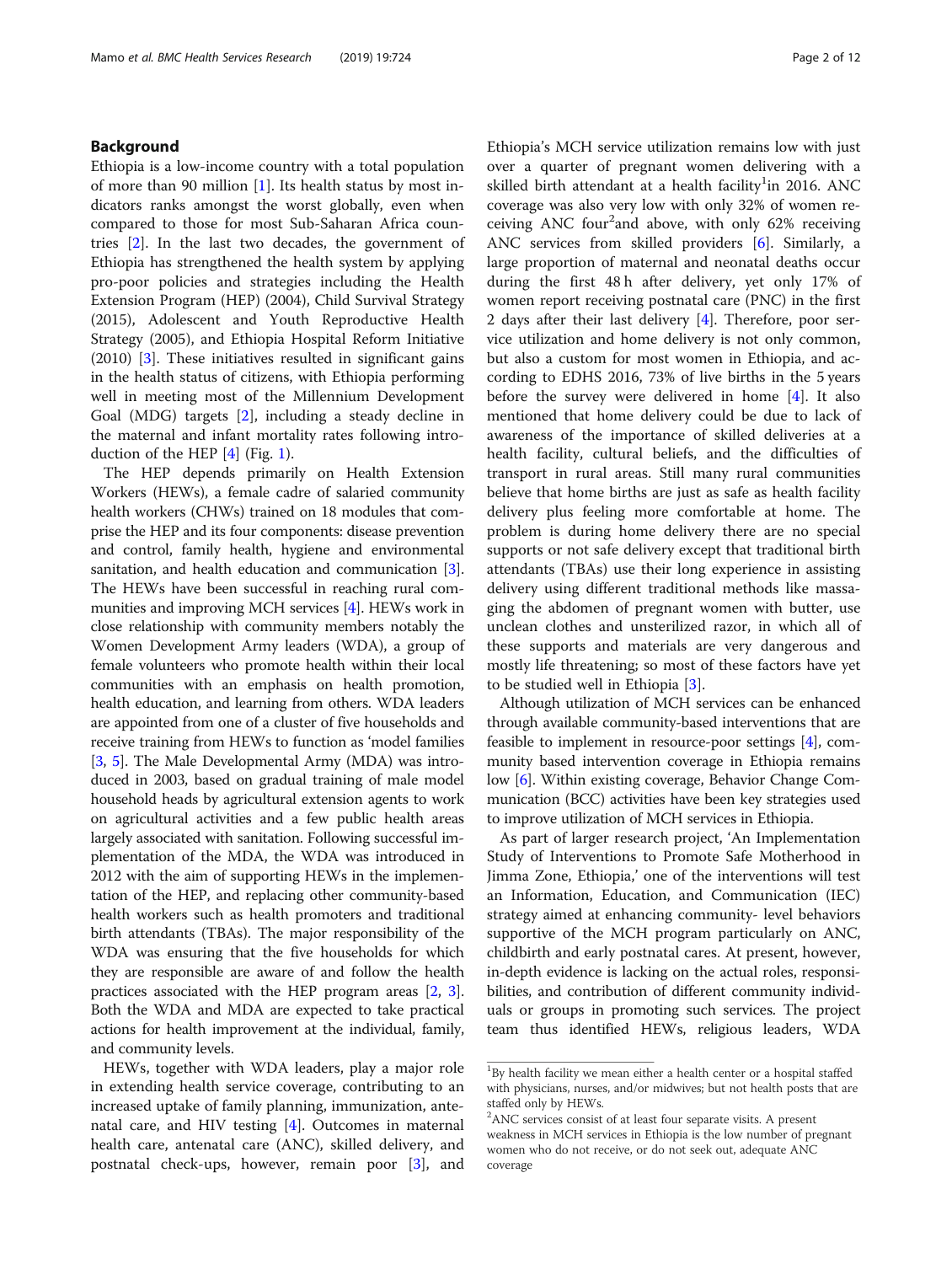<span id="page-2-0"></span>

leaders, MDA leaders, and other community members as the potential actors with a potentially important role in promoting ANC, childbirth and early postnatal cares. To support the preparation for the design and delivery of the IEC intervention, in this article we explored a qualitative study to ascertain the actual roles, responsibilities, and contribution of different community individuals or groups in promoting ANC, childbirth and early postnatal cares.

## Methods

## Study setting and period

The study was conducted in Jimma zone; an area located 356 km from Addis Ababa in Southwest Ethiopia, Oromia National Regional State. Jimma Zone has 21 districts, and 42 urban and 513 rural kebeles. $3$  The total population of Jimma Zone is estimated to be 3.2 million with the majority of the population living in rural areas [\[7](#page-11-0)]. This study area was selected based on the assessments by Jimma Zonal Health Department, MCH service utilization in the study districts indicated that with high population than other districts, the majority fall into the 'least functional' category and lack such basic facilities as water, bathrooms and beds [\[7\]](#page-11-0). There is a need to improve MCH service use and also need to be adequately integrated into the health system as part of the continuum of maternal and child health care.

## Study design

An exploratory qualitative case study was conducted in May 2016 in Jimma Zone to obtain information on the actual role, responsibilities and contributions of different actors in promoting ANC, childbirth and early PNC services, to assist in developing the proposed IEC intervention.

## Participant sampling and recruitment

Purposive sampling was used which involves selecting participants who share particular characteristics and have the potential to provide rich, relevant and diverse data pertinent to the research question, but we also included participants from remotest and closet villages from their respective PHCUs. The populations of interest were HEWs, religious leaders, Women Developmental Army leaders (WDA), Male Developmental Army leaders (MDA) and married male and female community members who have no any position in the community. We conducted 12 focus group discussions (FGDs) and 24 semi-structured, in-depth interviews (IDIs). FGD participants included female and male community members (Table [1\)](#page-3-0).

## Data collection

Nine bilingual individuals (seven males and two females) were employed to conduct data collection, including graduate students (MPH) and faculty members from Jimma University (Assistant Professors) who received 1 week training course in qualitative data collection. Semistructured topic guides were developed in English and translated into Amharic and Afan Oromo languages. The topic guides were piloted in an area that was not included in the study. The FGDs and interviews included questions on demographic information, expected and actual tasks, responsibility, major contributions, or success, career, experiences relating to maternal health, challenges and suggestion (See Additional file [1](#page-10-0)). Further, we collected data on the perceived roles of husbands and other family members, as well as any other person identified as helping to address problems during pregnancy, childbirth, and after delivery. Two interviewers (one facilitator and a reporter) with extensive experiences in conducting FGD were assigned to conduct all FGDs in health posts and health centers. Two researchers from the Safe Motherhood Project were present in a supervisory

 $3$ Kebele – the lowest government structure that with communities of about 5000 people served by one health post.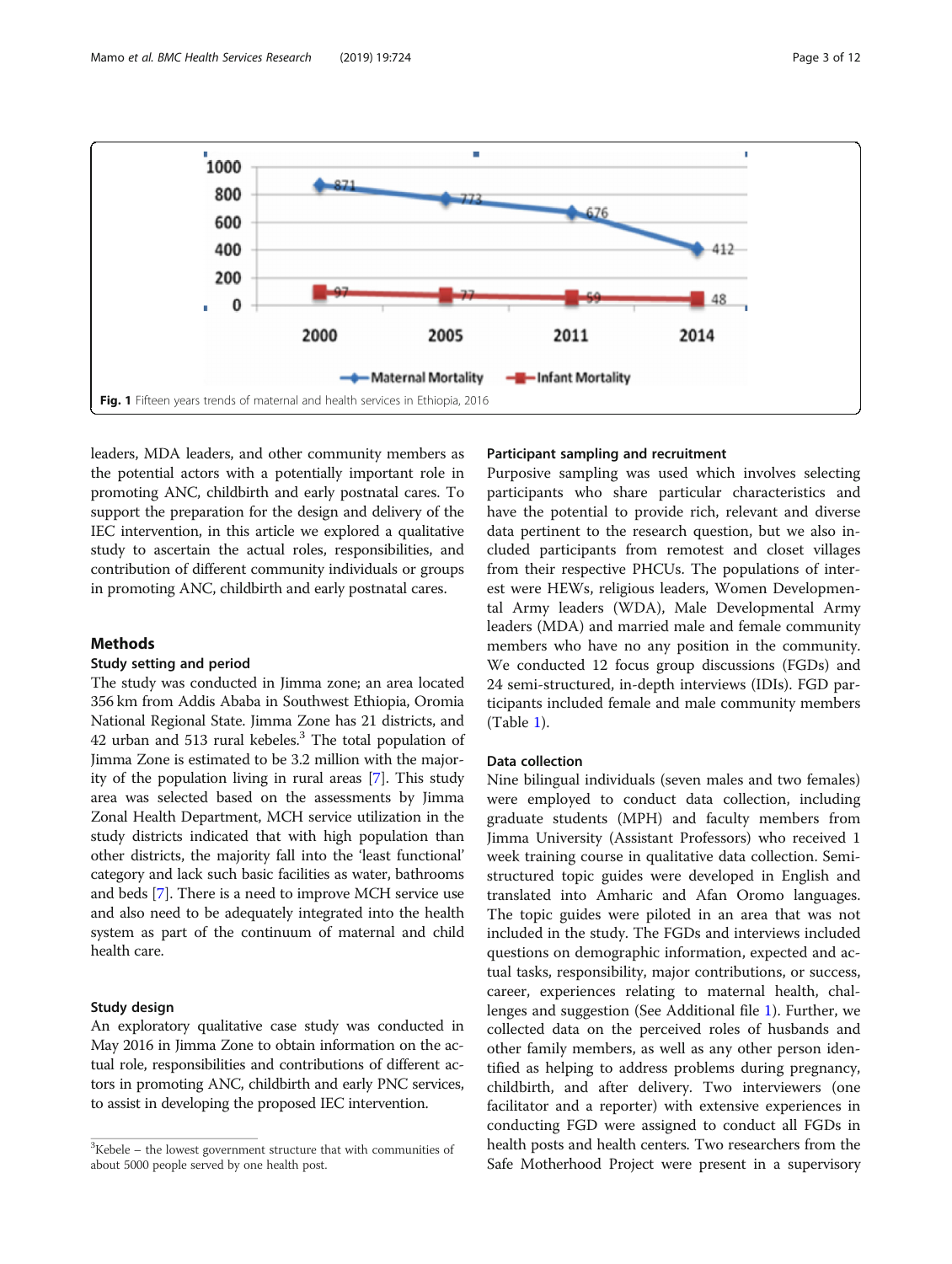| Method    | Participant type         | No. per kebele | No. per district | Across three districts |
|-----------|--------------------------|----------------|------------------|------------------------|
| FGDs      | Female community members |                | 2                | 6                      |
|           | Male community members   |                |                  | 6                      |
|           | Total FGDs:              | 2              | 4                | 12                     |
| In-depth  | <b>WDA</b> leaders       |                | 2                | 6                      |
| Interview |                          |                |                  |                        |
|           | MDA leaders              |                | 2                | 6                      |
|           | <b>HEWs</b>              |                |                  | 6                      |
|           | Religious leaders        |                |                  | 6                      |
|           | Total IDIs:              | 4              | 8                | 24                     |
|           | Total FGDs and IDIs:     |                |                  | 36                     |

<span id="page-3-0"></span>Table 1 Overview of sampling for focused group discussions (FGD) and In-depth Interviews in rural Ethiopia, May 2016

capacity during data collection, and all FGDs and IDIs were audio recorded and transcribed into English by the assigned data collectors. A sample of transcript was randomly checked against the recordings by one bilingual researcher. Daily debriefing sessions with the researchers and all data collectors were held to discuss key findings, refine the IDI and FGD guides, identify saturation of themes, and refine lines of inquiry. To document their experiences and impressions, data collectors and researchers kept field notes. The duration of data collection for most FGD and IDI were 2h and 1h respectively. Before the interview all data collectors invested sufficient time in observing and discussion on general issues in the field and participants were encouraged to attain vignettes and support their detailed statements with examples, in order to understand both the overall context and their own experiences. Finally, researchers conducted an exit interview with each data collector to further probe the content of the field notes and debriefing sessions.

## Data analysis

For data analysis, the audio-recorded interviews and FGDs were transcribed and translated into English by the interviewers. Initial analysis of the interviews began during the fieldwork, when the interviewers wrote fieldwork reports for their supervisors. Coding was carried out through reading and re-reading the compiled transcripts using Atlas.ti software. Before actual coding began, the transcripts were independently read by Nicole Bergen (NB) and Abebe Mamo (AM) to identify key themes and develop a code book. Transcript coding was undertaken by three members of the research team: NB, AM and Shifera Asfaw (SA). To enhance inter-coder reliability, the coders each independently applied the code book to a selected and rich transcript and reviewed any differences in their coding, which were discussed and resolved. A final version of the code book was then developed leading to identification of themes, and sub-themes. Coded transcripts were further analyzed and summarized in narratives for each

theme and sub-theme. Study findings were presented, discussed, and validated in a stakeholder meetings conducted in regional and district health offices.

#### **Results**

## Description of socio-demographic characteristics

All HEWs were female and the average age of respondents was about 26 years. The average years of service was around 8 years, suggesting that many HEWs began working shortly after completing secondary school (a minimum requirement to become an HEW). As MDA were organized at 2003 9 years before the development of the WDA, the average age of MDA is much greater than WDA leaders. In this study the average age of MDA is 47 years and the mean years of service was about 13 years. The average age of WDA members in this sample is 38 years and the mean years of service is roughly five ranging from 2 to 6 years. All religious leaders were Muslims with minimum age of 36, maximum of 70 years, the average years of service was around 14 years, and all were male.

#### Roles and contributions of participants

Participants were asked about their own roles, perceived roles of others, and the interaction among these participants, as well as their major contributions and challenges throughout their activities. The findings showed that different actors have a coherent understanding with the roles and responsibilities of the government policy, and they tended to focus on a few main roles that fall under the following four broad themes: promotion of health care services, provision of continuous support during pregnancy, labour and PNC, and working as a link between communities and the health system (Table [2](#page-4-0)).

## Promotion of health care services

The most commonly cited role identified by all participants is that of health promoter. The activities under this role were provision of information, provision of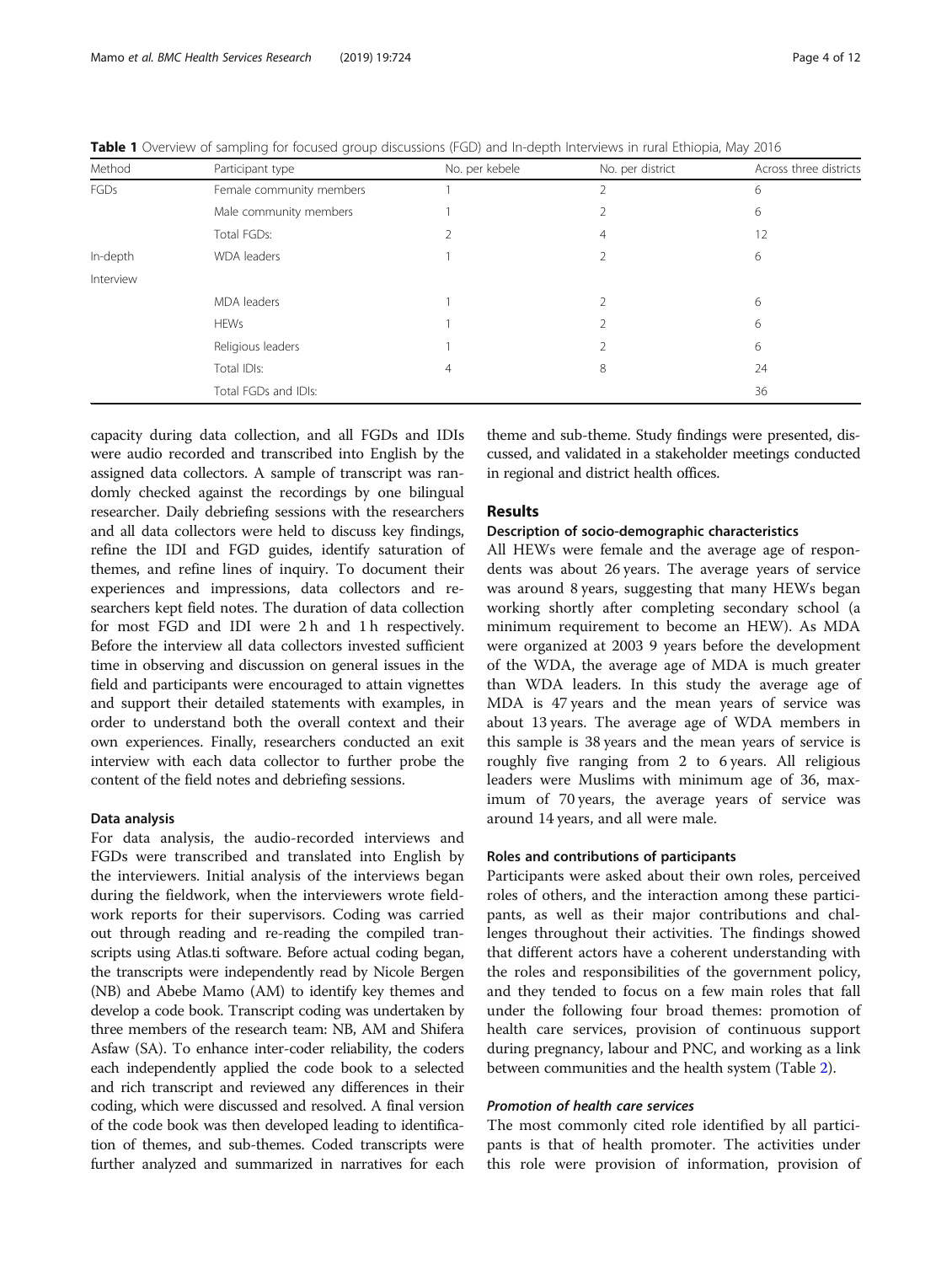| Major Themes/roles                                      | Sub-Themes/Categories                                                                                                                        | Specific activities undertaken under each role                                                                                                                                                                                                                                                                                                                                                                                                                                                                                                                                                                                                           |
|---------------------------------------------------------|----------------------------------------------------------------------------------------------------------------------------------------------|----------------------------------------------------------------------------------------------------------------------------------------------------------------------------------------------------------------------------------------------------------------------------------------------------------------------------------------------------------------------------------------------------------------------------------------------------------------------------------------------------------------------------------------------------------------------------------------------------------------------------------------------------------|
| Promotion of health<br>care services                    | ✔ Provision of Information, Education,<br>and Communication (IEC)<br>✔ Provision of Health Care Services                                     | The most commonly cited role identified by all participants was provision of<br>information, provision of preventive and curative health care services. WDA<br>leaders are good in passing different knowledge on to mothers and<br>members of the community during community meetings, women's<br>association meetings, antenatal outreach sessions, and coffee ceremony.<br>HEWs, WDA and religious leaders are also participating on community<br>mobilization activities including use of full ANC services, health facility<br>delivery and PNC including the promotion of breastfeeding and child<br>nutrition, immunization, and related matters. |
| Provision of<br>continuous support                      | ✔ Assistance for Health Services<br>$\checkmark$ Assistance with social supports<br>$\checkmark$ Supporting the Community<br>Referral System | Activities identified as involving such support included assistance with<br>community fund raising, facilitating ambulance services or traditional<br>ambulances to get women to the health center for delivery, providing<br>training for model family/WDA, and offering social support (practical help<br>with routine activities, resources and material goods, emotional support and<br>assurance, nutritional support, and accompaniment).                                                                                                                                                                                                          |
| Work as community - Health<br>Care System Linkage       | ✔ Identification, Registration, and<br>Notification of Women<br>✔ Training, Supervision<br>and Report                                        | Integrating activities between community leaders, including WDA leaders,<br>religious leaders and HEWs, are all considered to be bridges and enhance<br>strong relationship and communication between HEWs, primary health care<br>units and community members. WDA leaders are well in assisting HEWs in<br>community mobilization, health education, identification, registration, and<br>notification of pregnant women and newborns. This support was also<br>strengthened by training, supervision and monthly, quarterly or yearly reports.                                                                                                        |
| Challenges in promoting safe<br>motherhood in community | ✔ Challenges from Health<br>System Side<br>✔ Challenges from community Side                                                                  | Most participants expressed concerns on the poor quality of MCH services<br>like substandard quality of care, lack of teaching resources, and lack of<br>incentives for undertaking home visits in remote areas were not motivating.<br>Further when these barriers are combined by poor community and men<br>participation and some religious myths, they work as promoters of home<br>delivery and barriers in promoting utilization of MCH services.                                                                                                                                                                                                  |

<span id="page-4-0"></span>**Table 2** Description of major roles of community health actors in rural Ethiopia, 2016

preventive and curative health care services, and community mobilization activities with the aim of encouraging particular behaviours, including use of health care services during pregnancy, childbirth, and after childbirth.

Provision of information, education, and communication (IEC) Providing IEC that promoted use of maternal health care services was regarded as an important role of all participants. Participants identified the health developmental army structure and husbands/neighbors as the main means for IEC, which included a range of topics related to antenatal care, birth preparedness, vaccinations, use of Maternal Waiting Area (MWA), importance of giving birth at the facility, and postnatal care (child immunization, exclusive breastfeeding, and regular checkups). To implement these activities the HEWs and WDA leaders used different strategies such as home visits and family conversation, held weekly community meetings, and sometimes undertook community mobilizations. These approaches gave WDA and HEWs an opportunity to discuss with all family members and inspect homes on families' progress in implementing the key HEP messages on ANC, MWA, childbirth and PNC.

"As women reach the fifth month of pregnancy we will have a discussion with her (pregnant mother) and advise her to visit health facilities, get immunized, and visit the health facility ---, we advise women to use Maternal Waiting Area and get rest by waiting there until the delivery date---- they can get good rest." (WDA from Gomma district).

Religious leaders are regarded as influential in many aspects of community life, and identified several roles and responsibilities they had to promote safe motherhood.

"---- Now we are advising pregnant women to give birth in health facility. We also advise them to attend health checkup during pregnancy and go directly to health facility when labour starts. We are advising people to stop harmful practice like massaging the belly of pregnant women". (Muslim religious leader from Seka District).

Provision of health care services Another role participants identified involves organizing and provision of preventive cares, diagnosis and management of common problems in promoting health care services. The provision role is mainly carried out by HEWs, based on 18 health extension packages that form the HEP. Other community members are not expected to provide these services, but they cooperate and organize with HEWs to ensure that they are provided. HEWs specifically mentioned working to improve HIV counseling and testing "to prevent mother to child transmission" (HEW from Kersa District). Another role mainly undertaken by HEWs involves the provision of health care, specifically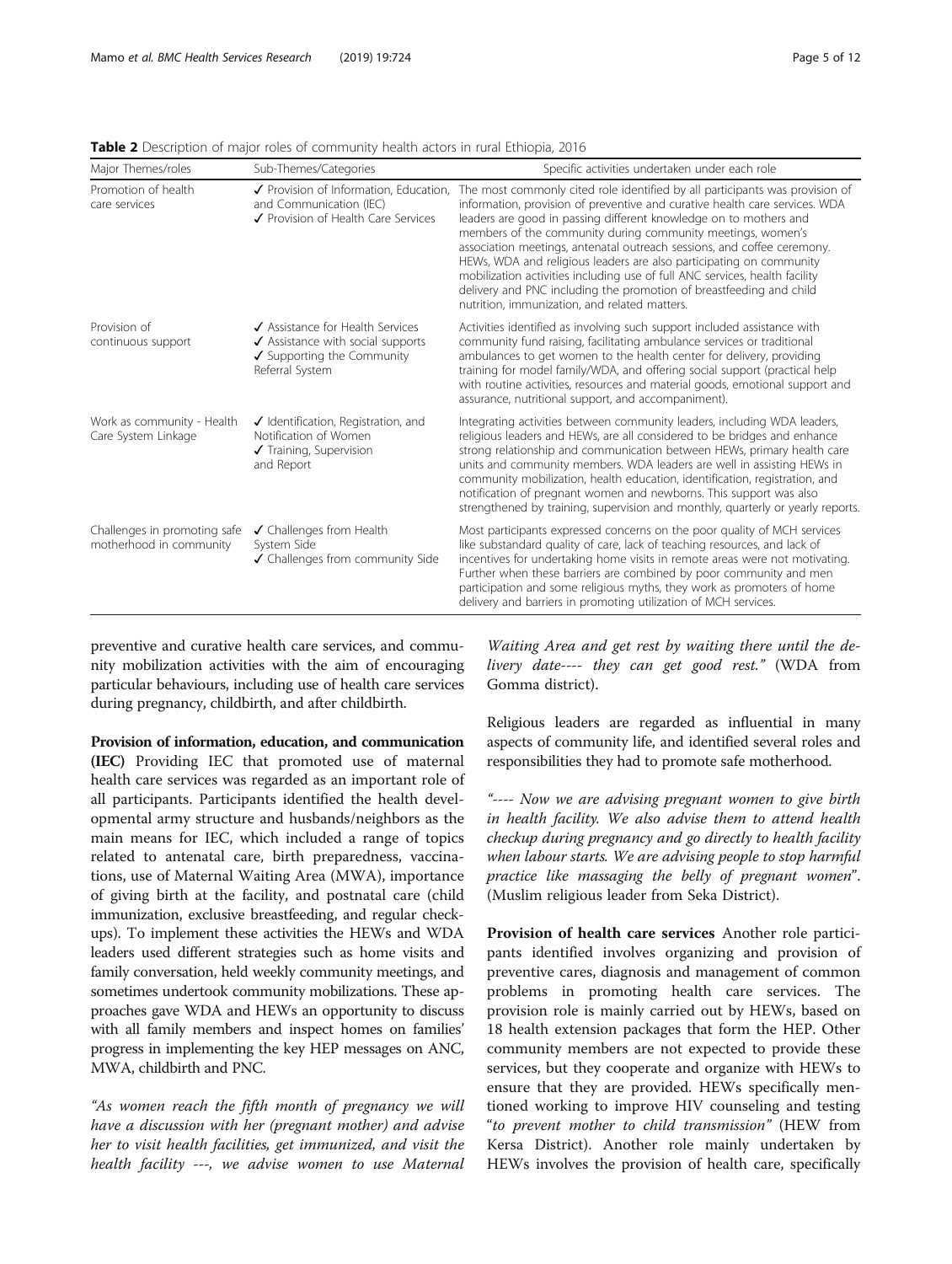different aspects of check-up for further treatment or assistance to women during labour and birth. The HEWs' major tasks here commonly include detection of highrisk pregnancies and labour complications, the management of uncomplicated pregnancy, PNC, and diagnosis and management of common childhood illnesses. As a male FGD participant from Kersa district described, "Starting from her last menstrual period, the health extension worker was there, for check-up as well as to provide her vaccine and supplement iron".

Health Developmental Army leaders (MDA and WDA) also noted that HEWs are providing diagnosis and treatment services for common health problems that might arise during pregnancy, such as hypertension and anemia.

"Before and during pregnancy... women come to HEWs. If they have problem of blood pressure, the HEWs will give them medicine for that, they provide vaccination, they may also refer them to other health care". (Female FGD participants from Kersa District).

Despite the HEWs were not supposed to provide curative services for severe problems, they can provide different essential newborn care services.

"On the child health we give them immunization. Before this within first forty five days we observe them whether they suck breast properly, cleanness of cord, measure their weight by using infant weighting scale, and (observe) how they keep them warm and their hygiene during home visit". (HEW from Seka District).

#### Provision of continuous support

Women participants said that they expected to have some problems during labour and delivery; but also they expected to receive culturally appropriate support to help them control and manage their problems. This view was widely shared amongst all participants, including the provision of continuous support throughout pregnancy, delivery, and after delivery. Activities identified as involving such support included assistance with community fund raising, facilitating ambulance services or traditional ambulances to get women to the health center for delivery, providing training for model family/WDA, and offering social support (practical help with routine activities, resources and material goods, emotional support and assurance, nutritional support, and accompaniment).

Assistance for health services Most informants were quick to point out social and cultural factors that reinforce the importance of their involvement in promoting MCH and encouraging broader community involvement. Muslim religious leaders, for example, explained that the ethic of communal support was integral to their faith and leveraged

this ethic to mobilize the community in assisting pregnant women in accessing the health facility when in labour. This includes encouraging the community to raise funds, or even helping ill individuals to get to the health facility when they faced financial or other constraints.

"What I should do for pregnant women during pregnancy is taking them to health facility for regular check-up and helping them to go and deliver in health facility and taking the children to health facility for vaccination—". (Muslim Religious leader from Kersa district)

Fund raising within the community to support pregnant women and health-facility deliveries is also described as something that community leaders and other members are involved with. In some kebeles, funds are used for income generation purposes such as buying cattle. WDA and MDA leaders mentioned the existence of other, longstanding community support mechanisms, not associated with the government program. These supports function together with the WDA, or in place of it.

"The women health development army exists in the form of AFOSHA (cultural self-help system). They help one another not only when someone dies, but also when someone gives birth and during festivals. They even help one another financially. They contribute money and buy basic household materials." (Male FGD participant from Gomma district).

Although the mandate of the MDA focuses on sanitation and agricultural development, MDA.

participants also stated that they are involved in assisting women's health by facilitating supports on birth preparedness, providing transportation to health facilities, and speaking to husbands to support their wives. As one MDA member spoke about his role in helping women to prepare for delivery:

"We are doing many activities like advising women to prepare before delivery. There could be different problems during delivery and they may need money, so I inform them to save certain money and keep it with them. ....... If I hear that someone is in labour, we are all running to her home and call ambulance. If there is no ambulance service we use human power to carry the woman to the health facility. This is the responsibility of each community member." (MDA from Gomma district).

Provision of social support Participants described being accountable in supporting their community including accompaniment outside the homestead, practical help with routine activities, emotional/spiritual support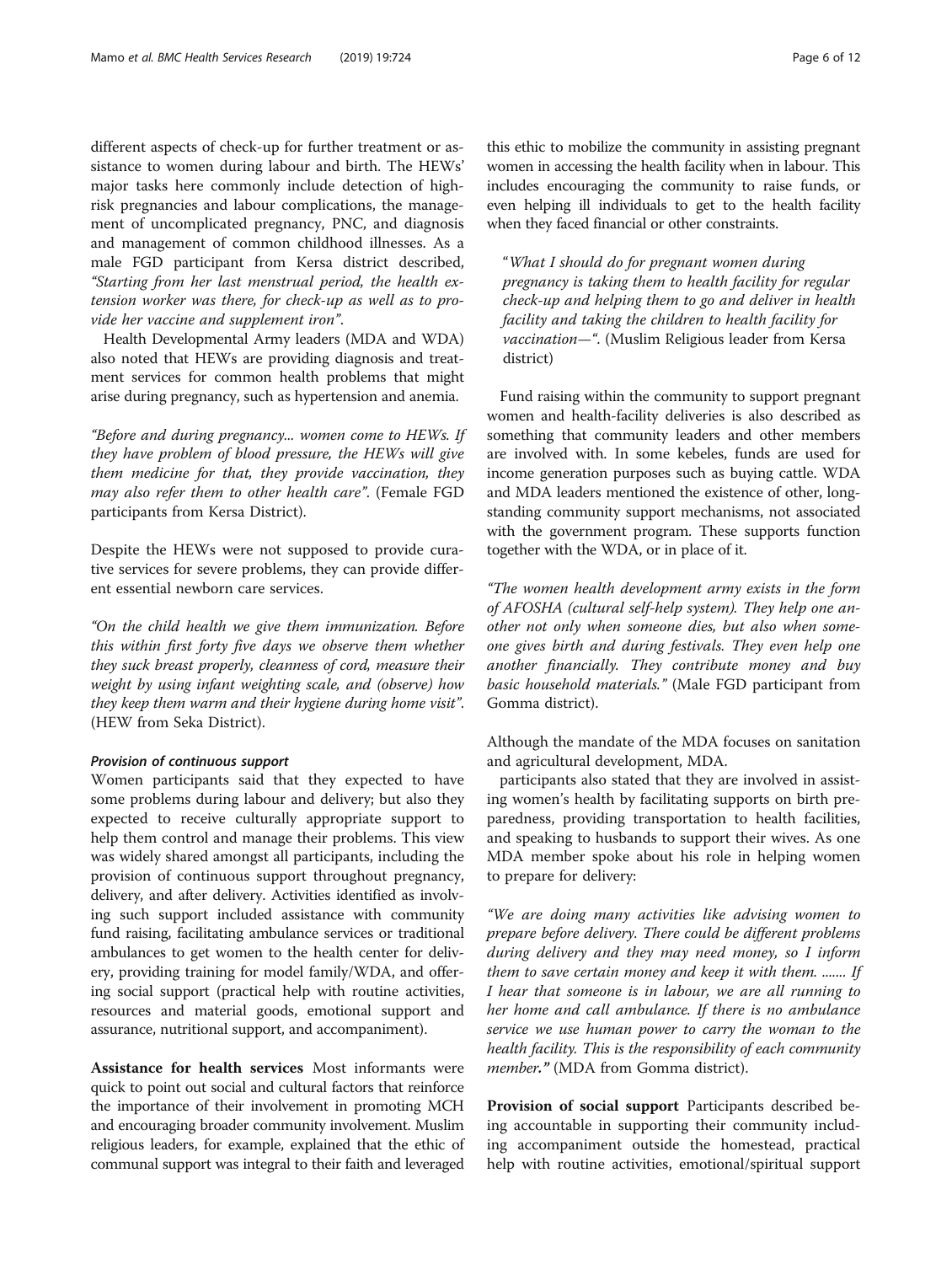and material aids. Some MDA leaders explained that they often accompany women in labour to the health facility and after a woman has given birth, WDA leaders provide assistance by helping to prepare food and facilitate family support with household chores.

"...when she is ready to deliver, I will take her to the health center and then come back home with her... after delivery I am responsible for preparing food and giving her advice about not working beyond her capacity and for washing the baby clothes." (WDA leader from Seka district).

Different FGD participants also described having responsibility for support that extended to easing pregnant women's burdens in both indirect and direct ways.

"In our community women are doing activities like collecting firewood, fetching water and etc. So during pregnancy we have to exempt her from these workloads and provide her good food and support her to visit health facility. After delivery, it is good to provide her additional food; if possible, it is good to provide meat to replace what she missed while she was pregnant. During delivery, I have to go with her and motivate her to have healthy delivery. After delivery it is enjoyment and all family members can enjoy and provide all important things for her and new borne". (Male FGD participant from Gomma District)

Community members also explained how religious leaders are very important in providing emotional and spiritual support to their followers. They pray for people during hard times, such as when women and children are ill. These leaders warn husbands to support their wives by citing religious texts. This is also reported to be true for Christian churches and religious leaders as well, as a female community member explained:

"In the Orthodox Church while the religious leaders pray, they also pray for pregnant women and for women in postpartum period ---- to live in agreements as our governments ordered us the church also ordered us too and made pray for us, we also pray at home." (Female FGD participant from Gomma district)

Other community members expressed ideas on how males, particularly husbands, can or should facilitate and support the general well-being of pregnant women, by helping with strenuous chores, encouraging pregnant mothers to seek MCH services, ensuring that the women sleep under bed nets, and providing appropriate food.

"For pregnant mother, important thing is supporting them, fed them balanced diet and care for them. They have to eat various vitamins rich foods, not to carry heavy load and support them by making fire wood. The given care should be continuous up to they gave birth and also during their postnatal period". (Male FGD participant from Gomma District))

Supporting the community referral system HEWs are expected to facilitate a safe and clean environment for birth, provide essential newborn care, and to recognize and refer women who have complications during pregnancy, labour, or after delivery. Similarly, community leaders also mentioned that they encourage institutional delivery by supporting the community referral system and organizing ambulances when needed. According to participants, when a woman goes into labour, the process of transporting her to a health facility may begin with carrying her on a traditional stretcher from her home to the main road on foot, if she lives away from the main road. An ambulance may also be called to take the woman to the health facility free of charge, or a private vehicle ("bajaj") may be hired.

"We have two ambulances and if the road is not comfortable for ambulances we can use bajaj and human power to transport pregnant women to health center for delivery. If it is suitable for ambulance services, what we are doing is just calling on their mobile phones from our home then the ambulance can come and take the mother to health center. So it is as simple as this if a pregnant mother likes to deliver at health center." (MDA from Seka Chekoresa district)

#### Work as a community-health care system linkage

Fostering a robust community-health system partnership in which both groups work strategically and collaboratively toward a common end offers the potential to strengthen service integration and enhance HEWs' performance. Community leaders, including WDA leaders, religious leaders and HEWs, are all considered to be bridges between the community and the health system. Collaborative community health tasks identified by participants include fostering partnerships, strengthening linkages with various health and community system actors, and providing opportunities for HEWs to interact and support one another in their specific health system tasks. These tasks encompass identification, registration and notification of women during pregnancy, labour and after delivery; early recognition and referral of women who have complications during pregnancy, labour and after delivery; and provision of community-level training.

Identification, registration and notification of women HEWs and WDA leaders are used to identify and register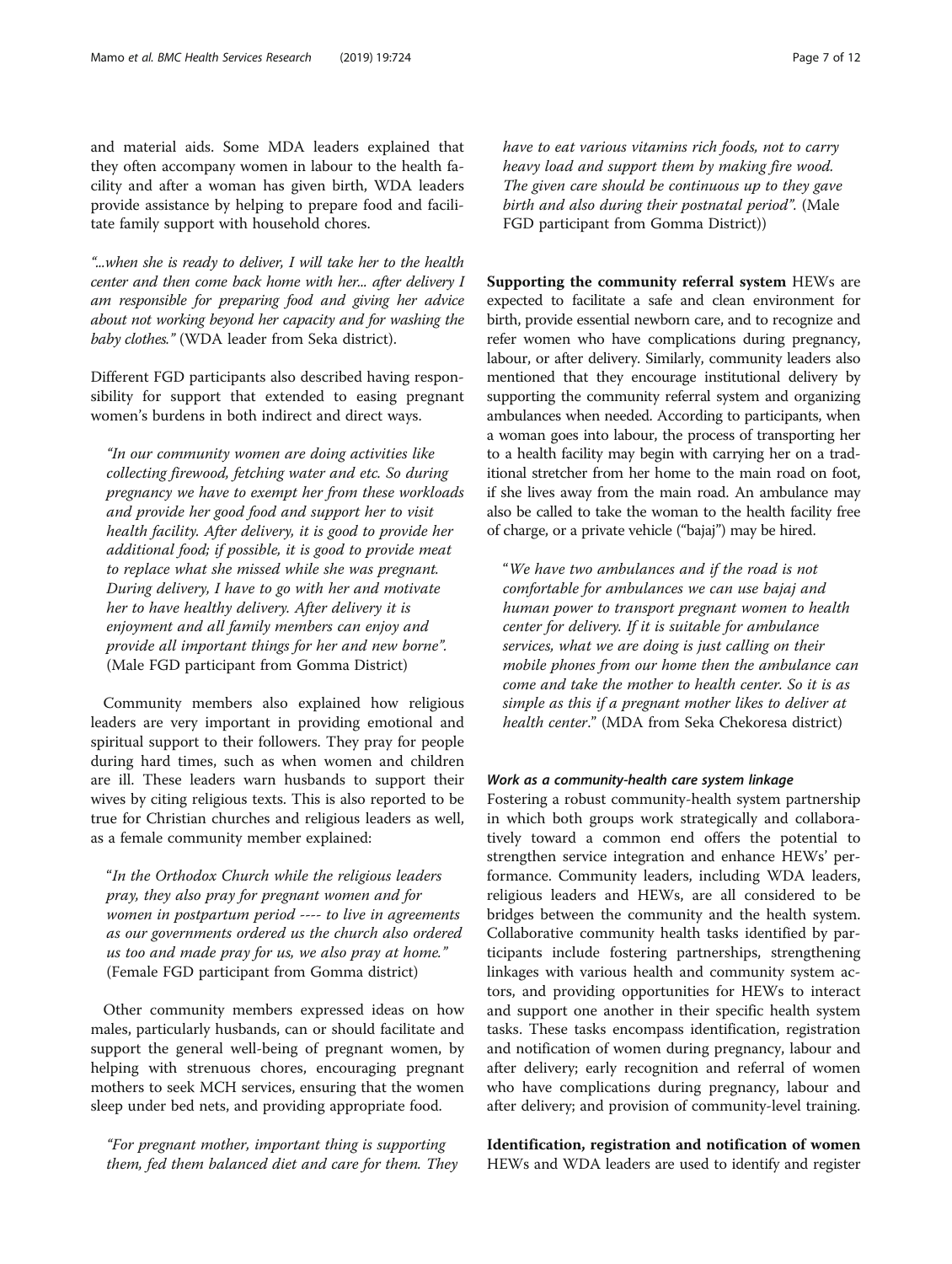all women in the community who are pregnant or in labour or who have given birth, and to provide continuous follow up. Furthermore, WDA leaders explain that they are to notify the health extension worker of any new pregnancy, labour, or birth that they learn about through their community networks. Religious leaders recognized that, although mortality rests in the hands of God, accessing healthcare and acting upon advice provided by healthcare workers was important and not in conflict with any religious beliefs.

"The role of the mosque is broad; the first one is advising the community to believe what health professionals order us to do is essential you die if you are ordered to die and live if you are ordered to live by God but you should believe the advice given by health professionals is true". (Muslim religious leader from Seka district)

WDA leaders also contribute to community records by telling the HEWs how many pregnant women they have in their villages and reporting on the extent of maternal health care service utilization. MDA leaders described their counterparts in the WDA as 'special' agents in supporting HEWs and promoting pregnancy and childbirth services.

"What makes women health development army leader support special is that, they involve starting by enrolling the pregnant women and reporting to health extension worker at the termination of first menstrual cycle". (H EWs from Kersa district)

Training, supervision and report HEWs mentioned that supervision is an opportunity to assess and improve their achievements, contributions and service delivery, and that supportive supervision encourages them to work better. In partnership with other community leaders, HEWs identify and train families to become role models to help diffuse health messages and adopt desired practices and behavior. HEWs recognize the WDA as a part of the community that is ideally placed to reach families effectively. Therefore, ensuring that the WDA is well-informed about key health promotion messages and assisting them with tracking changes in the community is a critical element in the HEW role.

"....we taught them (the WDA) and raised their awareness and then made follow up to monitor the change they have brought about... (this) has helped improve the health status of the community". (HEW from Gomma District)

HEWs explained that working with religious leaders is important, with certain religious leaders having a direct role in promoting maternal and child health through actions such as increasing family planning utilization. As a HEW from Kersa district explained:

"The religious leaders received health education from us and teach the community to use family planning and they helped us in solving the problem like increased family size or number of births which affects health of pregnant women and the new born baby".

HEWs are responsible for providing guidance and training on what advice WDA, MDA and religious leaders should provide to the community. They also receive reports from developmental army leaders.

"Before the HEWs were assigned to our kebele we didn't have any knowledge about the benefit of latrines and other health issues but after we received many trainings and (lots of) information. We discussed a lot of things with the HEWs like when to help pregnant mothers and how to inform them to deliver at health facilities...." (MDA FGD participant from Seka Chekorsa district)

#### Challenges in promoting safe motherhood in community

Despite their acknowledged efforts to promote MCH services through strong interactions among HEWs, WDA leaders, religious leaders and wider community members, all participants reported that they faced different challenges from different sides.

The challenges from health system side Most participants expressed concerns that supports from the health sector and the quality of MCH services were not motivating and that these were the major barriers to encouraging services use by pregnant women. A perceived substandard quality of care, the lack of teaching resources to support educational activities, and a lack of incentives for undertaking home visits in remote areas were all mentioned as major impediments to promoting MCH services. Participants also raised broader issues related to under-resourced health facilities and services, and their limited capacity to provide all services that women and infants need. They found it difficult to convince women of the importance of delivering at a health facility when the quality of care is substandard.

"To be honest, we counseled pregnant women and refer them to the health center for delivery but when they go there (health facility) they don't receive all the services that they need." (HEW from Gomma District)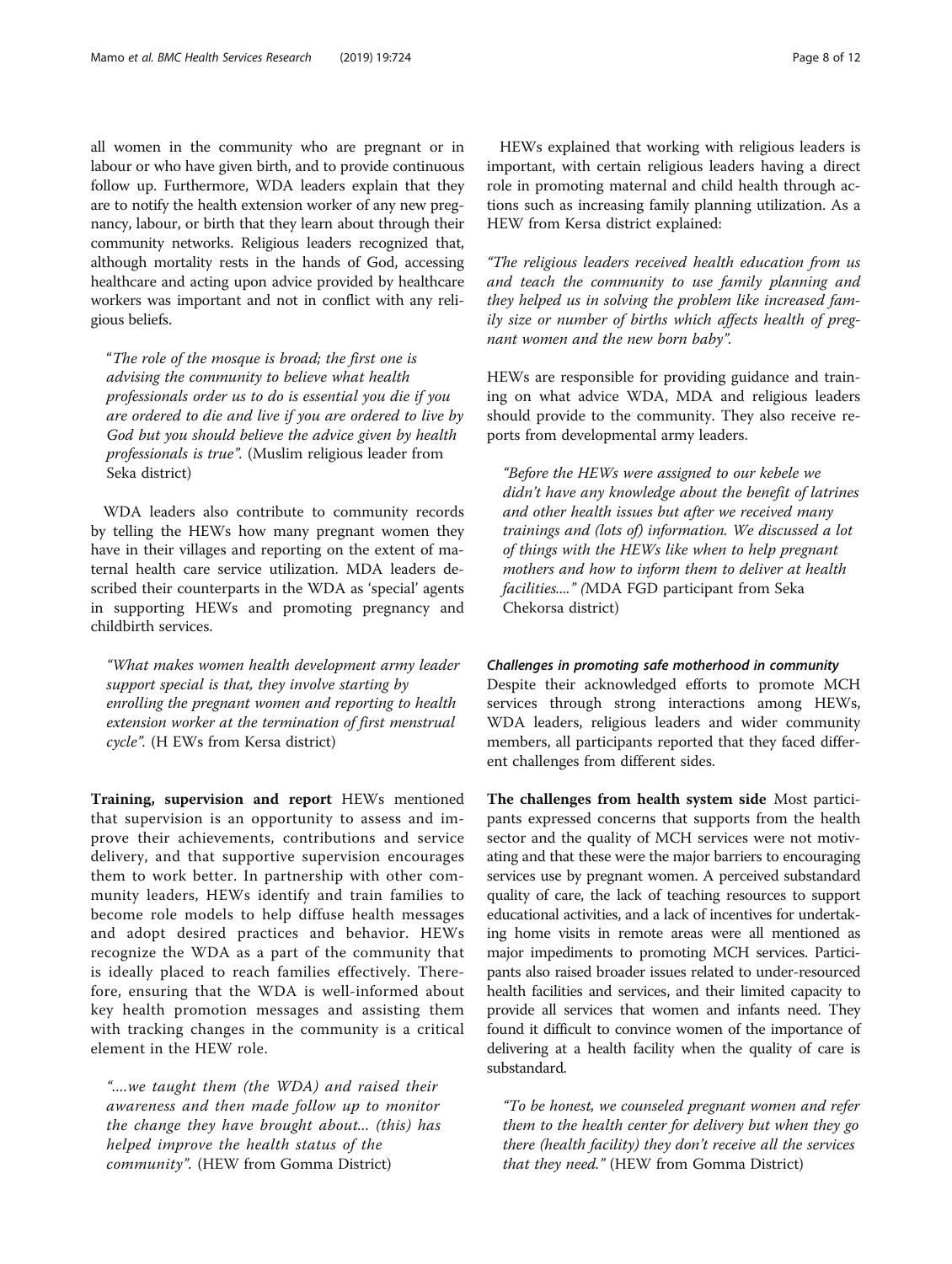WDA members reported a lack of basic infrastructure such as electricity, transport, and hygiene facilities, and poor service from health workers who often held negative attitudes towards patients. HEWs, although attributing the presence of the maternity waiting areas to the successful increase in the number of facility-based deliveries, complained that mistreatment by staff of MWA users caused huge barriers to promoting delivery at health facilities.

"...when women have to give birth before the blood of another mother has been cleaned (at the health facility).......(it) encourages home delivery" . (WDA from Kersa District)

The challenges from the community side Participants mentioned that poor attendance at community meetings, limited opportunities to engage men/husbands, and some religious beliefs were some major barriers to community support in promoting utilization of MCH services. Organizing regular meetings with the community sometimes poses a challenge when kebele residents are reluctant to attend, which our participants attributed to members not always feeling that the meetings are beneficial. This is especially so when community members believe that no action has been taken on the requests they put forward at previous such meetings. An important barrier that WDA members reported facing in performing their duties is limited opportunities to engage with men or husbands, and conflicts in balancing their personal lives with the responsibilities that come with their position.

"....my main problem is the overlapping responsibilities in the home and the community. I am expected to educate my children, care for my family, and serve the community simultaneously". (WDA Gomma District)

WDA leaders sometimes feel a lack of support from their husbands, with many husbands reportedly resistant to their wives joining the pregnant women groups or providing the financial resources necessary for family stuffs. WDA leaders also suggested that, while seeing improvements in the community because of their efforts is motivating, they would appreciate formal recognition by the government as well as some remuneration.

"It will be good if I get some incentives while I work on these activities ...rather than always doing it for free." (WDA member, Gomma District)

Religious beliefs sometimes pose a challenge to facilitybased birthing promoted by the community. Some families believe that the ultimate outcome depends on God's

will and it therefore makes no difference where a woman delivers. Successful home deliveries in the past also contribute to a reluctance to adopt this "modern" approach of facility-based births by some families.

7"Our role is to see everybody who needs help but we have no budget for this but we asks who get sick as we can, a pregnant women when she get birth she stop coming to mosque. At this time we order the community to ask her and the community visit her, during their visit they give money for her we, we guides to continue helping each other but they doesn't accept according to we order them, out often if three person accept us its good." (Religious leader, Seka Chekosa District)

## **Discussion**

Reducing maternal and child mortality relies upon community-based interventions that enhance cooperation and collaboration among diverse actors, especially in resource-poor settings [\[8](#page-11-0)]. Promoting such cooperation, in turn, rests upon effective information, education, and communication strategies. Culturally tailoring interventions have been shown to increase the likelihood that they will be favorably received and subsequently more effective at changing health behavior [[9\]](#page-11-0). In keeping with this logic, and for our IEC intervention to be effective, we believed it important to precede it with a reasonably comprehensive evaluation of the customs and beliefs of the intended recipients/participants in the IEC, in order to create culturally and socially relevant health communication materials. As well, we believed it important to have a better understanding of the perceived roles, responsibilities, contributions, and major challenges of these community actors. In this respect our study is unique in incorporating various community members in identifying actual actors and contributions in promoting or providing MCH services.

Our study found that the most common role taken on by all participants is that of health promotion, and suggests that participants are quite uniform in the promotion of preventive health care services. Our results are in keeping with international findings [[10](#page-11-0), [11\]](#page-11-0) and on the focus of the Ethiopian HEP program [\[12,](#page-11-0) [13](#page-11-0)] that underscore the importance of continuous provision of appropriate information using sound communication strategies and involving communities and households. Our study demonstrated the importance of HEWs and WDA leaders engaging directly with the community in general and pregnant women and their husbands in particular through home visits and counseling. For promotion of maternal and newborn health programs, WHO primarily recommends the use of CHWs, with a growing body of evidence concluding the promotion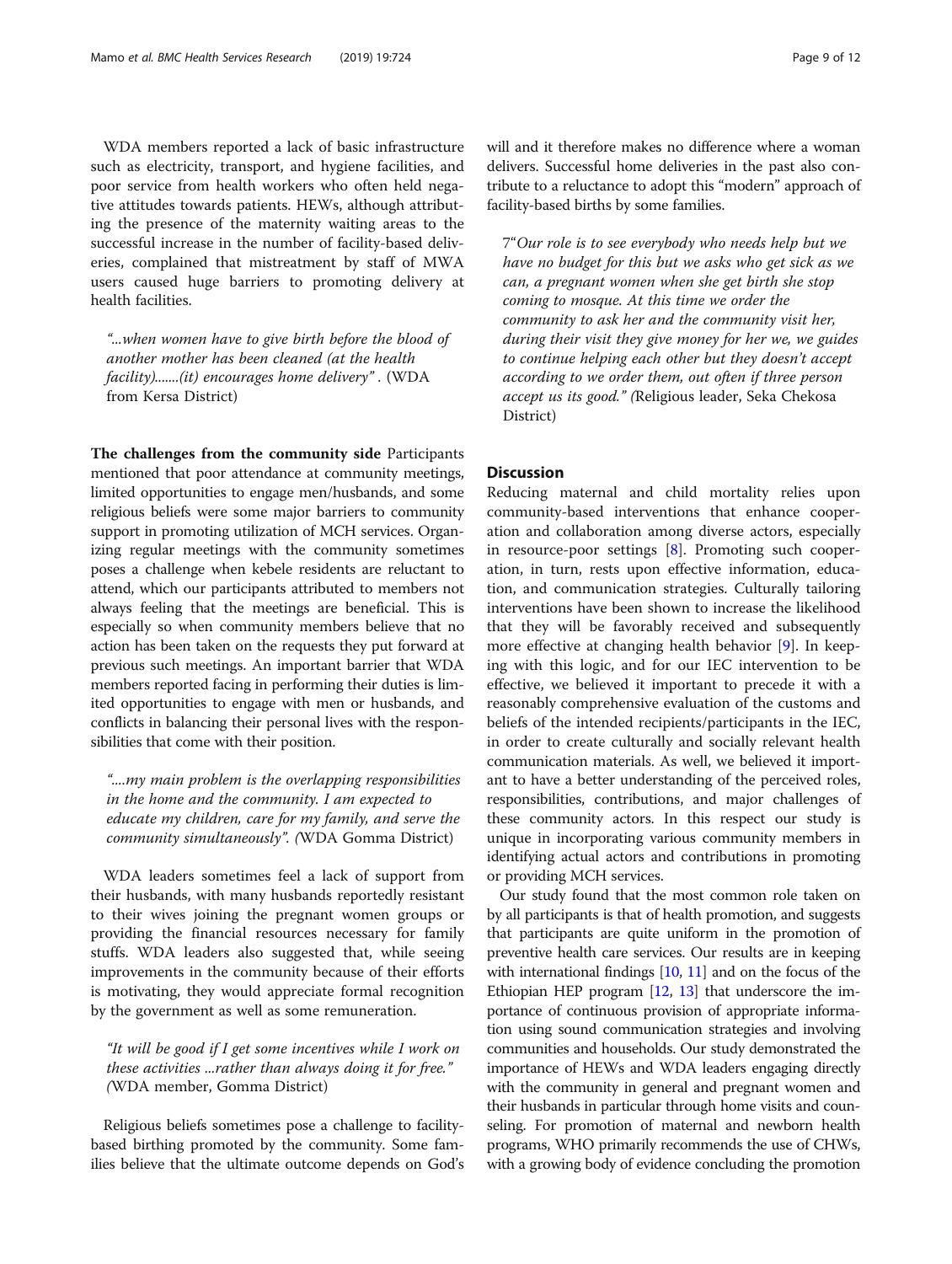of health care behaviours and service utilization via CHWs, community members, and community opinion leaders is both feasible and effective [\[9,](#page-11-0) [14\]](#page-11-0). We can infer from this, and from our participants' reported experiences, that strengthening the involvement of different community level actors (notably HEWs, WDA leaders, and religious leaders) based on their areas of focus and effectiveness will be influential in implementing context-specific maternal and child health interventions. Specifically, we anticipate that a skillfully developed IEC intervention should contribute to an increased use of ANC services, health facility delivery, and familial practices that promote MCH and postnatal care. An important aspect of our study is that it is grounded in the specific context of rural Ethiopia. Participants identified family members, community leaders, religious leaders, and HEWs as important sources of support. In line with this finding, other studies in developingcountry settings where economic resources are scarce suggest that such local social support is both available and reliable, especially when the source of that support is family members or credible community leaders [[15,](#page-11-0) [16](#page-11-0)]; when a substantial proportion of men provide a notable level of support to their wives during pregnancy  $[17]$ ; and when faith leaders encourage the use of delivery and PNC services [\[18](#page-11-0)]. Patriarchal norms still predominate in Ethiopia, however, and especially in rural areas; as some of our participants noted. These norms position husbands as decision-makers who may choose not to support their wives in either promoting, or availing use of, MCH services. Pluralizing women's support beyond just her own husband can help to overcome this barrier, and provide a base for stronger public health interventions that promote service utilization and the well-being of mothers, newborns and the whole family.

Our study also explained that HEWs, WDAs leaders, religious leaders, family members, and other community members are working closely to create better and more sustained linkages with the health system. The use of HEWs as agents of health promotion and using WDA leaders as their close allies embodies a well-known approach in community health and development programs [[19,](#page-11-0) [20\]](#page-11-0). WDA leaders appear to be involved in most aspects the MCH program, and are generally seen as being very supportive of HEWs, especially in hard-to-reach areas. This finding is consistent with previous studies in Ethiopia which find that community support to HEWs is frequently provided by the voluntary WDA, churches, mosques, and community associations. This strong interaction amongst local community actors, which our study also affirmed, represents a strength that can be utilized in an IEC intervention to promote MCH service utilization.

As important as the roles and shared responsibilities are between communities as MCH promoters, there

remain important challenges. Several of these emerged from the interviews reflecting challenges arising from both the health system and the community. Health system challenges identified by our participants focused mostly on the issue of quality: poor facilities, unhelpful behaviours by some of the health staff, unhygienic MWAs, and a lack of health facility resources, all of which lead to a limited capacity to provide the level of service that can motivate pregnant women to give birth in a health facility, or to use ANC and PNC services. Other studies similarly caution that poor supports and service resources can hamper health workers' performance [[15](#page-11-0)], again undermining trust in their relationships with the community  $[16]$ . HEW frustration extended to the inability of health facility staff to provide transport services for remote areas during home visit sessions and a lack of health learning materials, making it harder for them, and for the WDA, to educate women on the importance of delivering at a health facility. Although not a major issue identified by our participants, other Ethiopian studies find that health workers' lack of competence in childbirth and PNC can negatively affect community trust in the health system  $[21]$ ; quality concerns in the health system are likely to be issues affecting the MCH program for some time to come.

From the community side, poor attendance at community meetings, previous successful home delivery experiences, religious beliefs, and limited opportunities to engage men or husbands were thought to be the main challenges that needed to be addressed. The explanation for poor community participation in meetings (that their previous participation did not lead to any change or improvements) is consistent with other studies of community health workers' efforts to mobilize communities [[22](#page-11-0)–[25](#page-11-0)] and emphasizes the importance of not only identifying health problems but also implementing new actions based on how communities identify their needs. Religious beliefs that the life or death of a mother and baby "depends on God's will" and not birth preparedness or place of delivery is a common finding in other studies [[14,](#page-11-0) [26](#page-11-0), [27\]](#page-11-0). Some religious leaders, for example, are hesitant to cooperate on issues like family planning (believing it is a sin) or are opposed to vaccinations because they believe it interferes with divine providence. But studies also document that other religious leaders accept vaccination as a gift of God [\[24,](#page-11-0) [28\]](#page-11-0) and are less opposed to family planning and identified aspects of their respective roles that encouraged a community approach [[29\]](#page-11-0). Our small-scale study indicates that similar differences might exist amongst religious leaders in our intervention areas, but some of them also had useful suggestions for change, such as locating MCH supportive passages in religious texts. Our own results, alongside those from other studies, suggest the importance of HEWs and WDAs working with those religious leaders who are comfortable with,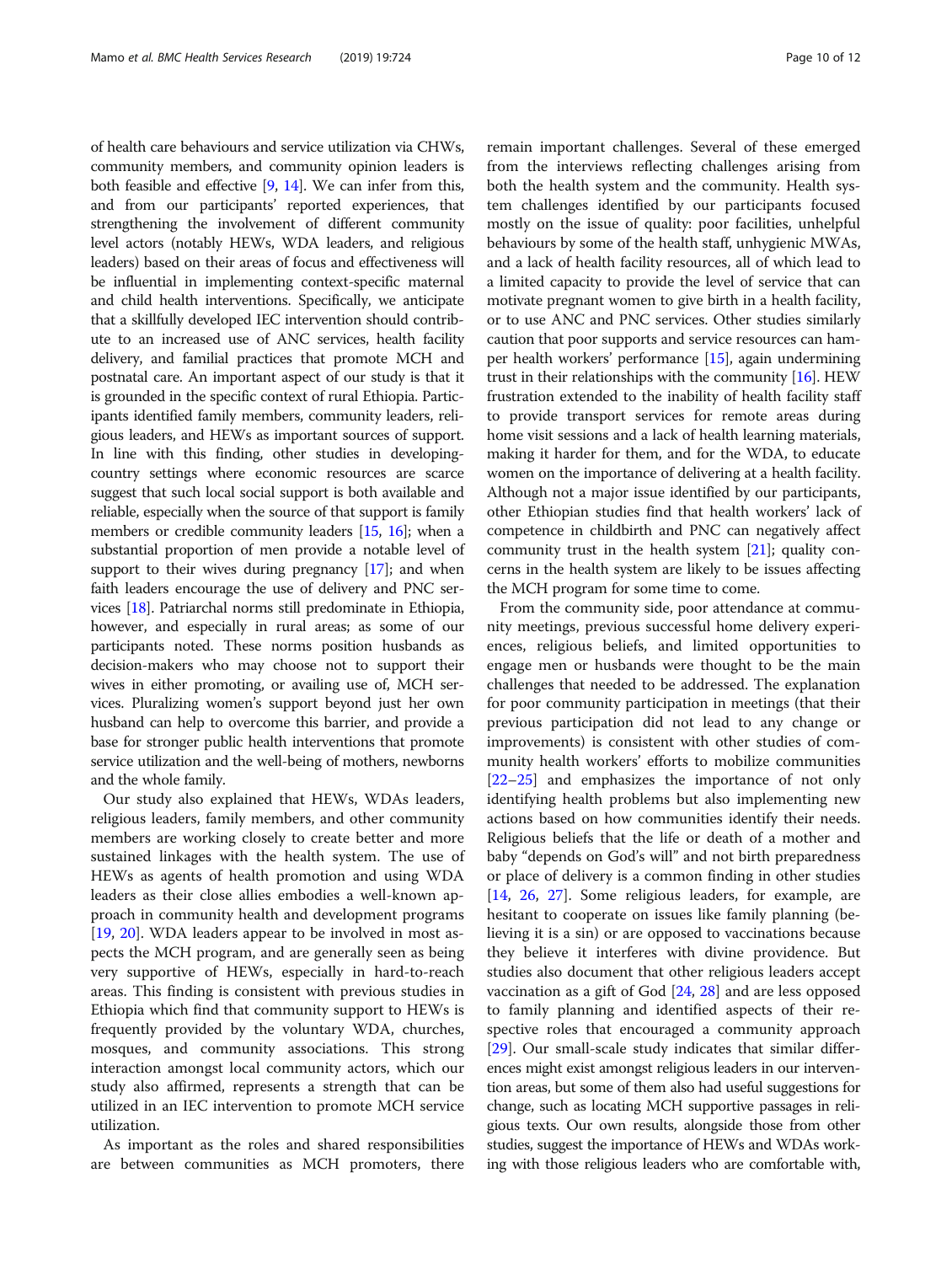<span id="page-10-0"></span>for example, family planning and vaccination, to convince others religious leaders of the importance of such services.

#### Limitation of the study

This study has the following limitations. First, this study was unable to explore information from zonal health officers to understand the clear roles and the relationships between health professionals and HEW supervisors, HEWs and their communities. However, we tried to include respondents from different settings and using triangulation of different types of respondents and data collection processes, the findings present useful information for understanding better the actual roles and contribution of community health actors in promoting MCH services.

Second, athough we tried to include different participants from different sites as well as encapsulated major emerged themes in promoting the use of ANC, childbirth and early postnatal care services, some components of the MCH services like prevention, identification and treatment of child illness, as well as specific distance from a woman's residence to a health facility were not explicitly accounted in this study.

Third, due to the fact that this study tried to explore the actual roles of the participants in promoting the use of ANC, childbirth and early postnatal care services, obtaining an honest response from most HEWs and developmental army leaders could be difficult and there may be social desirability bias so that they may hide the real performance. To ensure such bias the authors explained about the objectives of the research and ethical issues related to safety, confidentiality, and privacy issues to all participants in the local language before started the interview or discussion.

## Conclusion

This study provides the primary health care programme with a better understanding of how actors within that program perceive their roles and shared contributions. It points to certain strengths that can be built upon, while also identifying ongoing challenges that the program, and notably our planned IEC intervention, need to address. HEWs and WDA leaders are clearly seen as the epicenter of community health, particularly for promotion of MCH services, and in functioning as a bridge between communities and the health sector. Most participants thought that improving the involvement of husbands in promoting or supporting MCH services represents a big opportunity to increase the effectiveness of the HEP. Ongoing concerns about substandard quality of care, under-resourced health facilities, and poor service from health workers will need to be addressed. Any increase in service demand, which is the goal of the HEP, and of the IEC intervention that forms part of our larger research project for which

this study is one small component, should be matched by an increase in service supply, to avoid communities losing trust in the program. At the same time, our participants clearly spoke to their own potential to make a major contribution in extending uptake of family planning, antenatal care, MWA utilization, and increased health facility delivery and use of PNC services; all of which have the potential to reduce significantly maternal and child morbidity and mortality. This finding suggests that communitybased MCH strategies are feasible in rural Ethiopia and are likely to be effective.

## Supplementary information

Supplementary information accompanies this paper at [https://doi.org/10.](https://doi.org/10.1186/s12913-019-4546-7) [1186/s12913-019-4546-7.](https://doi.org/10.1186/s12913-019-4546-7)

Additional file 1. In-depth interview and focused group discussion guidelines for Implementation study of Interventions to promote safe motherhood by Jimma and Ottawa Universities collaboration Project in rural Ethiopia.

#### Abbreviations

ANC: Antenatal care; BCC: Behavior Change Communication; CHWs: Community Health Workers; EDHS: Ethiopian demographic and health survey; FGD: Focused Group Discussion; FMoH: Federal Ministry of Health; HDA: Health Development Army; HEP: Health Extension Program; HEWs: Health Extension Workers; HIV: Human Immune Virus; IDI: In-depth Interview; IDRC: International Development Research Centre; IEC: Information, Education and Communication; IMCHA: Interventions to Promote Safe Motherhood; MCH: Maternal and child health; MDA: Male Developmental Army; MDG: Millennium Development Goal; MMR: Maternal Mortality Rate; MWA: Maternity Waiting Area; PNC: Postnatal care; RDT: Rapid Diagnostic Testing; TB: tuberculosis; TBAs: Traditional Birth Attendants; WDA: Female Health Developmental Army; WDA: Women Development Army

#### Acknowledgements

The authors gratefully acknowledge the study participants for their time and effort. We wish to acknowledge Innovating for Maternal and Child Health in Africa (IMCHA) project for funding this study through International Development Research Centre (IDRC) the government of Canada. The authors deeply acknowledge our research team in Jimma and Ottawa Universities for their dedication and contribution to complete this manuscript. We would like to thank Jimma zone Health offices. Finally, we deeply appreciate Jimma University who provided logistical support throughout the data collection period.

#### Authors' contributions

AM, SA and NB contributed to conception and design of the study, collection, analysis and interpretation of data, and were involved in drafting the manuscript. LA, RL, MS, [MA]1, ZB and [MA]2, contributed to analysis and interpretation of the data, and revision of the manuscript. All authors approved the final manuscript for publication.

## Funding

This work was carried out with grants from the Innovating for Maternal and Child Health in Africa initiative - a partnership of Global Affairs Canada (GAC), the Canadian Institutes of Health Research (CIHR) and Canada's International Development Research Centre (IDRC); it does not necessarily reflect the opinions of these organizations. The funder had no role in the study design, in the collection, analysis or interpretation of data, or in writing the manuscript.

#### Availability of data and materials

All datasets used and/or analyzed during the current study are available on request from the Corresponding Author, and focused group discussions and